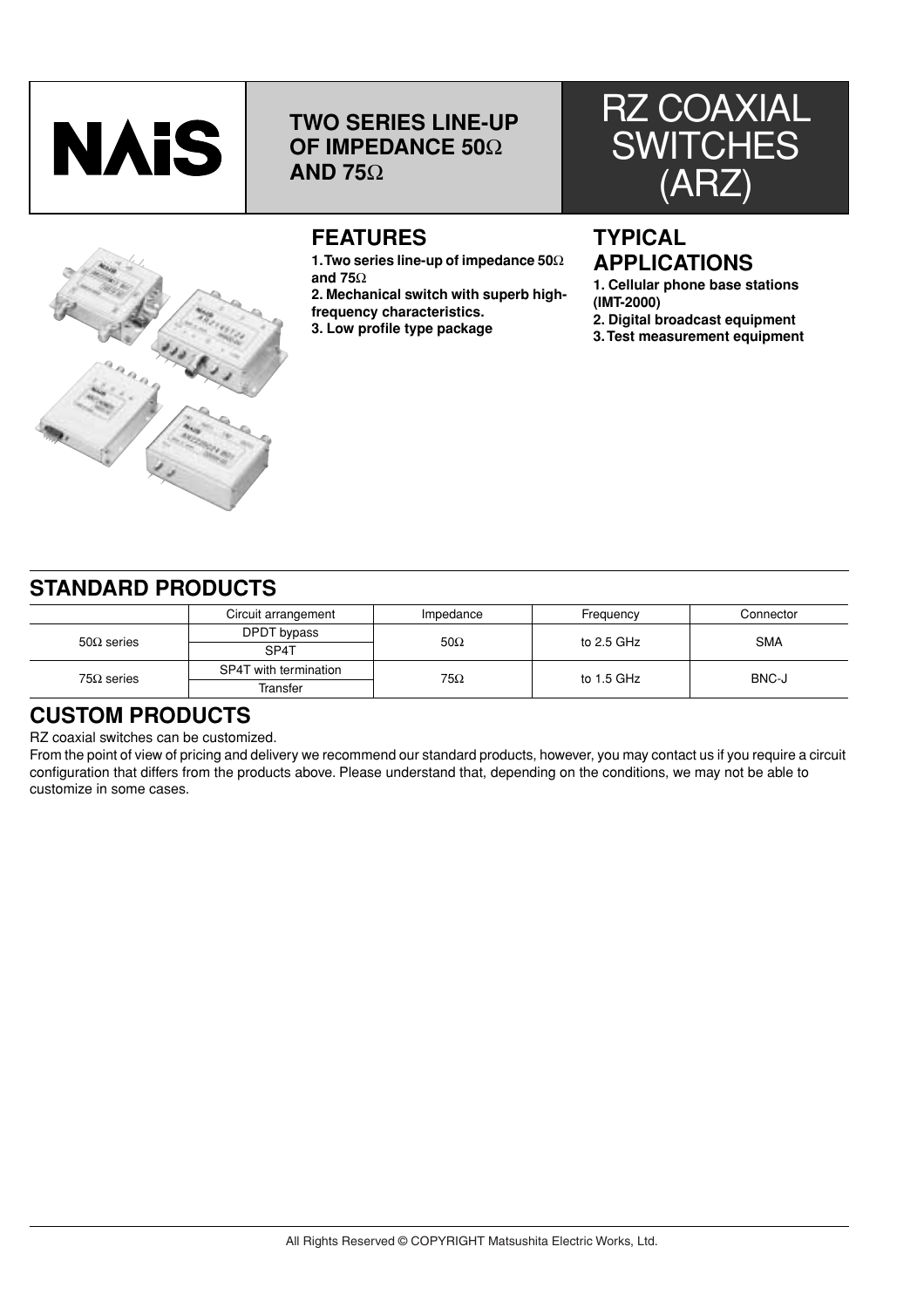DPDT switch internal connection (bypass) type (50Ω, to 2.5 GHz)





(mm inch)

## **ORDERING INFORMATION**



### **PRODUCT TYPES**

| Operating voltage (Vcc) | Part No.  |
|-------------------------|-----------|
|                         | Failsafe  |
| 5 V DC                  | ARZ220M05 |
| 12 V DC                 | ARZ220M12 |
| 24 V DC                 | ARZ220M24 |

### **SPECIFICATIONS**

| High frequency<br>characteristics<br>(to 2.5 GHz,<br>Impedance 50 $\Omega$ )<br>(Initial) | Impedance         | $50\Omega$                                         |
|-------------------------------------------------------------------------------------------|-------------------|----------------------------------------------------|
|                                                                                           | Insertion loss    | Max. 1.0 dB                                        |
|                                                                                           | <b>Isolation</b>  | Min. 60 dB                                         |
|                                                                                           | V.S.W.R.          | Max. 1.5                                           |
|                                                                                           | Input power       | 20 W                                               |
| Electrical<br>characteristics                                                             | Operating voltage | Vcc±5%                                             |
|                                                                                           | Operate time      | 10 ms (excluding contact bounce time)              |
| Expected life<br>(min. operations)                                                        | Electrical        | $5 \times 10^4$                                    |
| Ambient temperature                                                                       | Operate           | 0°C to +50°C 32°F to +122°F                        |
|                                                                                           | Storage           | $-10^{\circ}$ C to $+60^{\circ}$ C +14°F to +140°F |
| Others                                                                                    | Connector         | <b>SMA</b>                                         |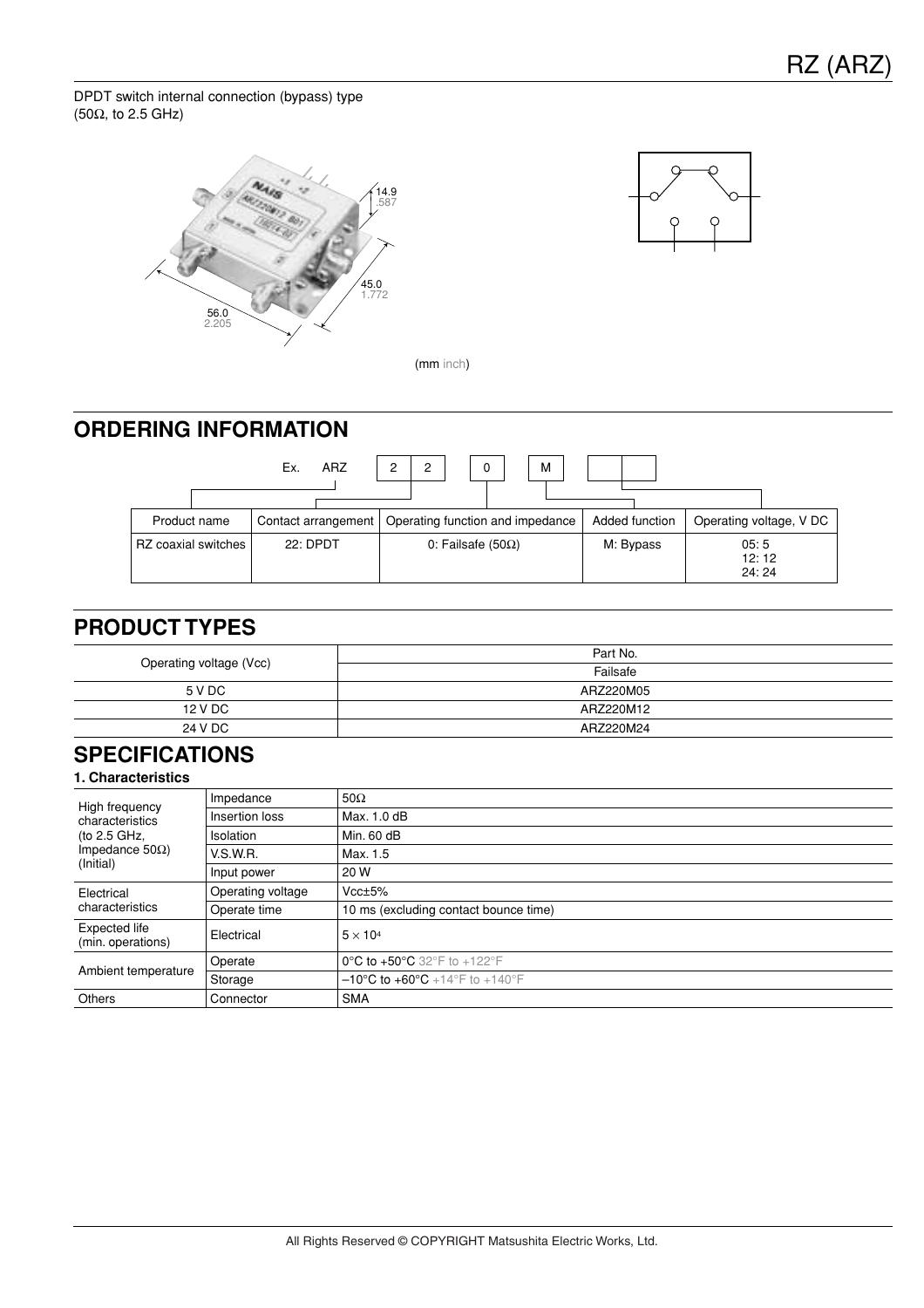# **REFERENCE DATA**

1. High frequncy characteristics • Insertion loss (Through and between terminal 1 to 3)





 $1\text{GHz}$   $2\text{GHz}$   $3\text{GHz}$ Frequency

80 90 100

70

60

 $\overline{ }$ 

• V.S.W.R. (Through and between terminal 1 to 3)



**DIMENSIONS** mm inch



Equivalent circuit Control terminal +1 Control terminal –1 Control terminal +2 Control terminal –2 RF terminal 3  $\circ$   $\bullet$   $\circ$   $\bullet$   $\circ$   $\bullet$   $\bullet$  RF terminal 4  $\begin{array}{cc} 6 & 6 \\ \text{RF terminal 1} & \text{RF terminal 2} \end{array}$ 

Switching operation table

| RF terminal path (SMA)          | Control terminal                                                                       |
|---------------------------------|----------------------------------------------------------------------------------------|
| 3 to 4<br>(1, 2: no connection) | None                                                                                   |
| 1 to $3$<br>$2$ to 4            | Control terminal $+1, +2 \rightarrow$ Vcc<br>Control terminal $-1, -2 \rightarrow$ Gnd |

General tolerance: ±0.5 ±.020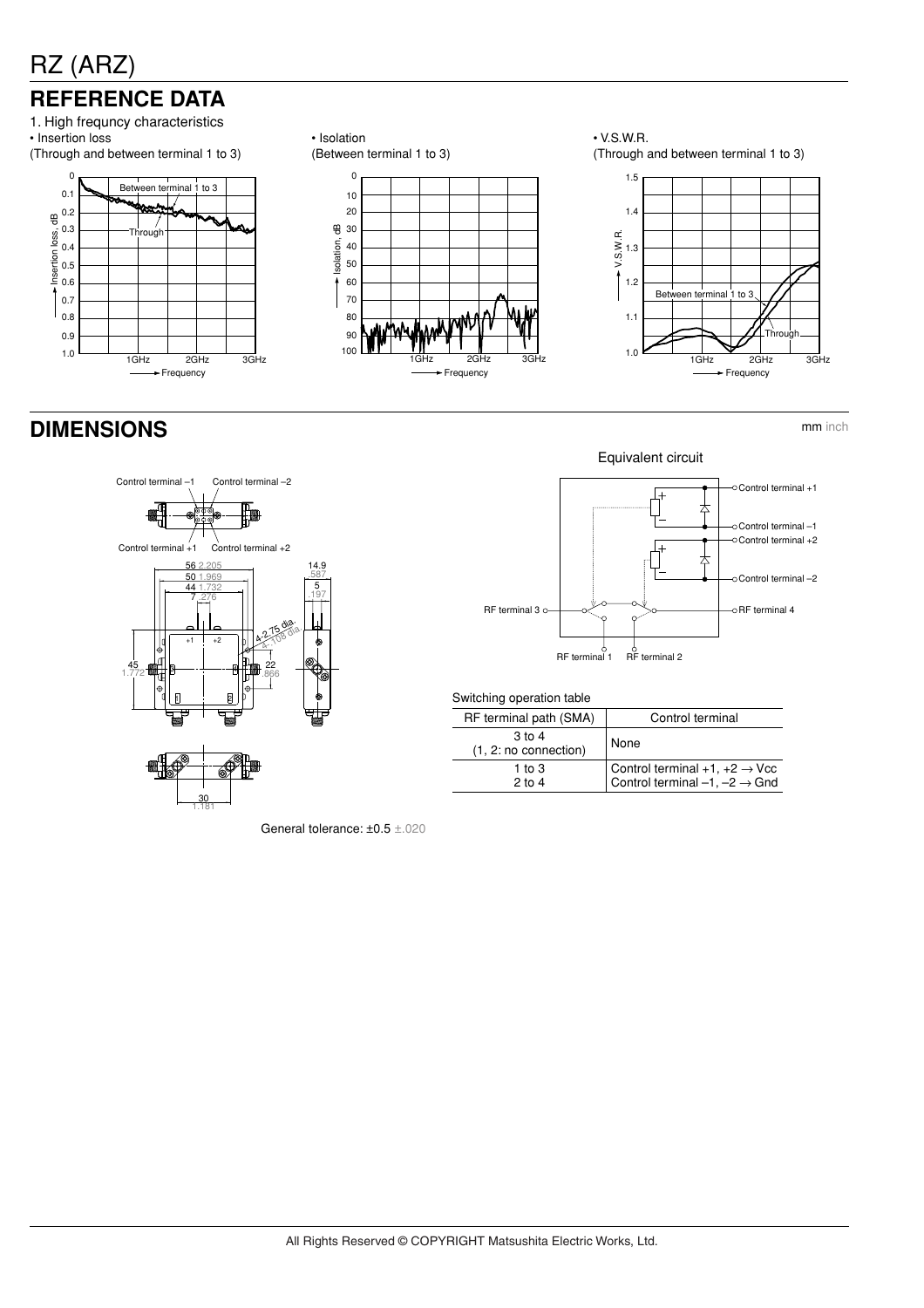SP4T switch (50Ω, to 2.5 GHz)





(mm inch)

## **ORDERING INFORMATION**



## **PRODUCT TYPES**

| Operating voltage (Vcc) | Part No.  |
|-------------------------|-----------|
|                         | Failsafe  |
| 5 V DC                  | ARZ140N05 |
| 12 V DC                 | ARZ140N12 |
| 24 V DC                 | ARZ140N24 |

## **SPECIFICATIONS**

| High frequency<br>characteristics<br>(to 2.5 GHz,<br>Impedance 50 $\Omega$ )<br>(Initial) | Impedance         | $50\Omega$                                         |
|-------------------------------------------------------------------------------------------|-------------------|----------------------------------------------------|
|                                                                                           | Insertion loss    | Max. 0.6 dB                                        |
|                                                                                           | Isolation         | Min. 60 dB                                         |
|                                                                                           | V.S.W.R.          | Max. 1.5                                           |
|                                                                                           | Input power       | 20 W                                               |
| Electrical<br>characteristics                                                             | Operating voltage | $Vcc \pm 5%$                                       |
|                                                                                           | Operate time      | 10 ms (excluding contact bounce time)              |
| Expected life<br>(min. operations)                                                        | Electrical        | $5 \times 10^4$                                    |
| Ambient temperature                                                                       | Operate           | 0°C to +50°C 32°F to +122°F                        |
|                                                                                           | Storage           | $-10^{\circ}$ C to $+60^{\circ}$ C +14°F to +140°F |
| Others                                                                                    | Connector         | <b>SMA</b>                                         |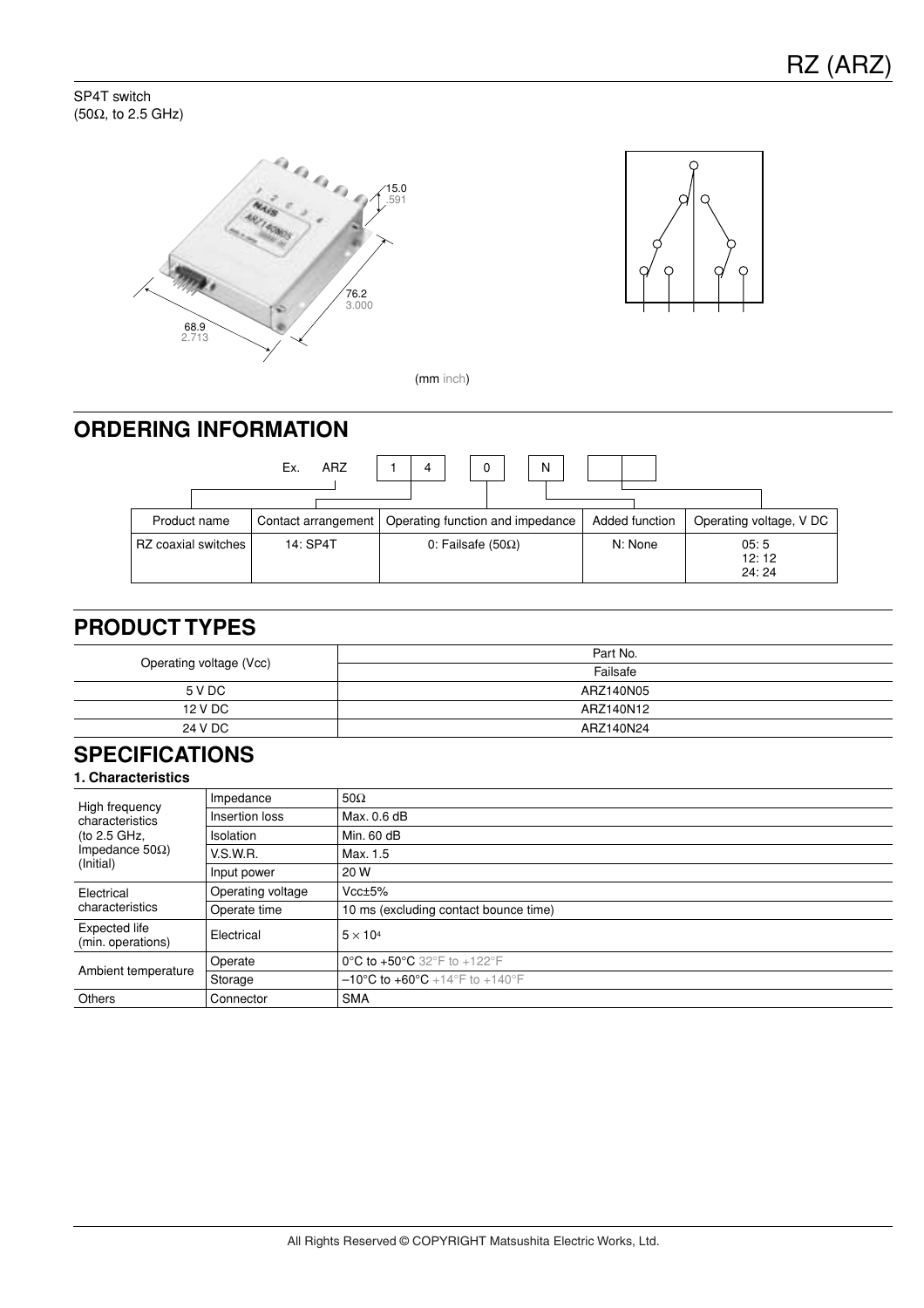# **REFERENCE DATA**



## **DIMENSIONS** mm inch



0 10 20 30 Isolation, dB 40 Isolation, 50 60 70 80 90 100 1GHz 2GHz 3GHz

**Frequency** 

• Isolation

(Between terminal C to 3)

• V.S.W.R. (Between terminal C to 3)



#### Equivalent circuit



|  | Switching operation table |  |
|--|---------------------------|--|
|--|---------------------------|--|

| RF terminal path (SMA) | Control terminal                                                                         |
|------------------------|------------------------------------------------------------------------------------------|
| C to 1                 | <b>NC</b>                                                                                |
| $C$ to $2$             | Control terminal Vcc $\rightarrow$ Vcc $\pm$ 5%,<br>control terminal $2 \rightarrow$ Gnd |
| C to 3                 | Control terminal Vcc $\rightarrow$ Vcc $\pm$ 5%,<br>control terminal $3 \rightarrow$ Gnd |
| $C$ to 4               | Control terminal Vcc $\rightarrow$ Vcc $\pm$ 5%,<br>control terminal $4 \rightarrow$ Gnd |
|                        |                                                                                          |

Note) Do not apply multiple control signals simultaneously.

General tolerance: ±0.5 ±.020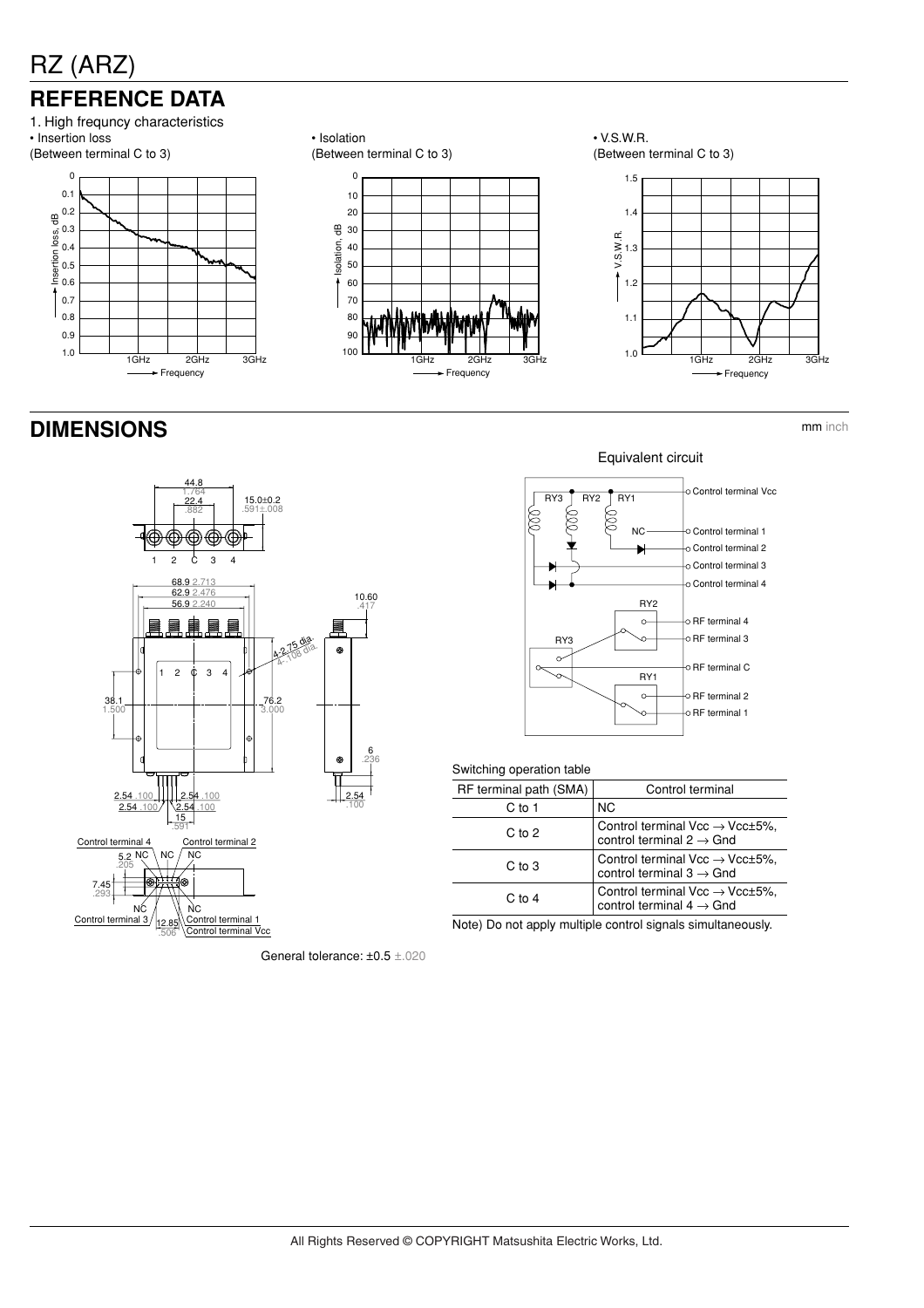#### SP4T switch with termination (75Ω, to 1.5 GHz)





(mm inch)

## **ORDERING INFORMATION**



## **PRODUCT TYPES**

| Operating voltage (Vcc) | Part No.  |
|-------------------------|-----------|
|                         | Failsafe  |
| 5 V DC                  | ARZ145T05 |
| 12 V DC                 | ARZ145T12 |
| 24 V DC                 | ARZ145T24 |

## **SPECIFICATIONS**

| High frequency<br>characteristics<br>(to 1.5 GHz, | Impedance                      | $75\Omega$                                         |
|---------------------------------------------------|--------------------------------|----------------------------------------------------|
|                                                   | Insertion loss                 | Max. 1.0 dB                                        |
|                                                   | <b>Isolation</b>               | Min. 40 dB                                         |
| Impedance 75 $\Omega$ )                           | Return loss                    | Min. 18 dB                                         |
| (Initial)                                         | Input power                    | 1 W                                                |
|                                                   | Operating voltage              | Vcc±5%                                             |
| Electrical                                        | Operate time                   | 10 ms (excluding contact bounce time)              |
| characteristics                                   | Termination operating<br>power | 0.5W                                               |
| Expected life<br>(min. operations)                | Electrical                     | $5 \times 10^4$                                    |
| Ambient temperature                               | Operate                        | 0°C to +50°C 32°F to +122°F                        |
|                                                   | Storage                        | $-10^{\circ}$ C to $+60^{\circ}$ C +14°F to +140°F |
| Others                                            | Connector                      | BNC-J                                              |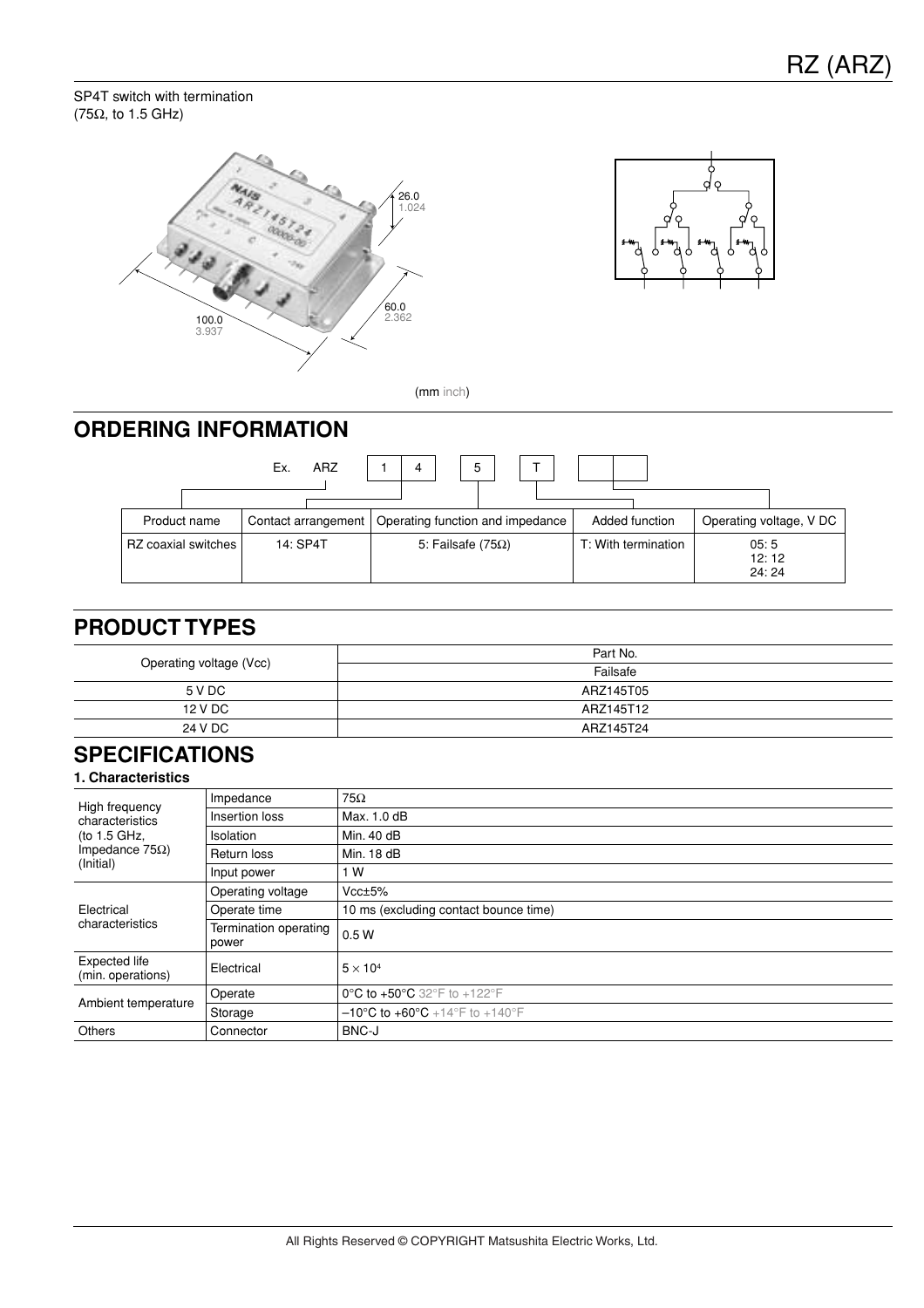# **REFERENCE DATA**



# • Isolation







## **DIMENSIONS** mm inch



General torelance: ±1.0 ±.039





#### Switching operation table

| RF terminal path (BNC-J) | Control terminal                                                                         |
|--------------------------|------------------------------------------------------------------------------------------|
| C to 1                   | Control terminal Vcc $\rightarrow$ Vcc $\pm$ 5%,<br>control terminal 1 $\rightarrow$ Gnd |
| $C$ to $2$               | Control terminal $Vec \rightarrow Vec \pm 5\%,$<br>control terminal $2 \rightarrow$ Gnd  |
| $C$ to $3$               | Control terminal Vcc $\rightarrow$ Vcc $\pm$ 5%,<br>control terminal $3 \rightarrow$ Gnd |
| $C$ to 4                 | Control terminal $Vec \rightarrow Vec \pm 5\%,$<br>control terminal $4 \rightarrow$ Gnd  |

Note) Do not apply multiple control signals simultaneously.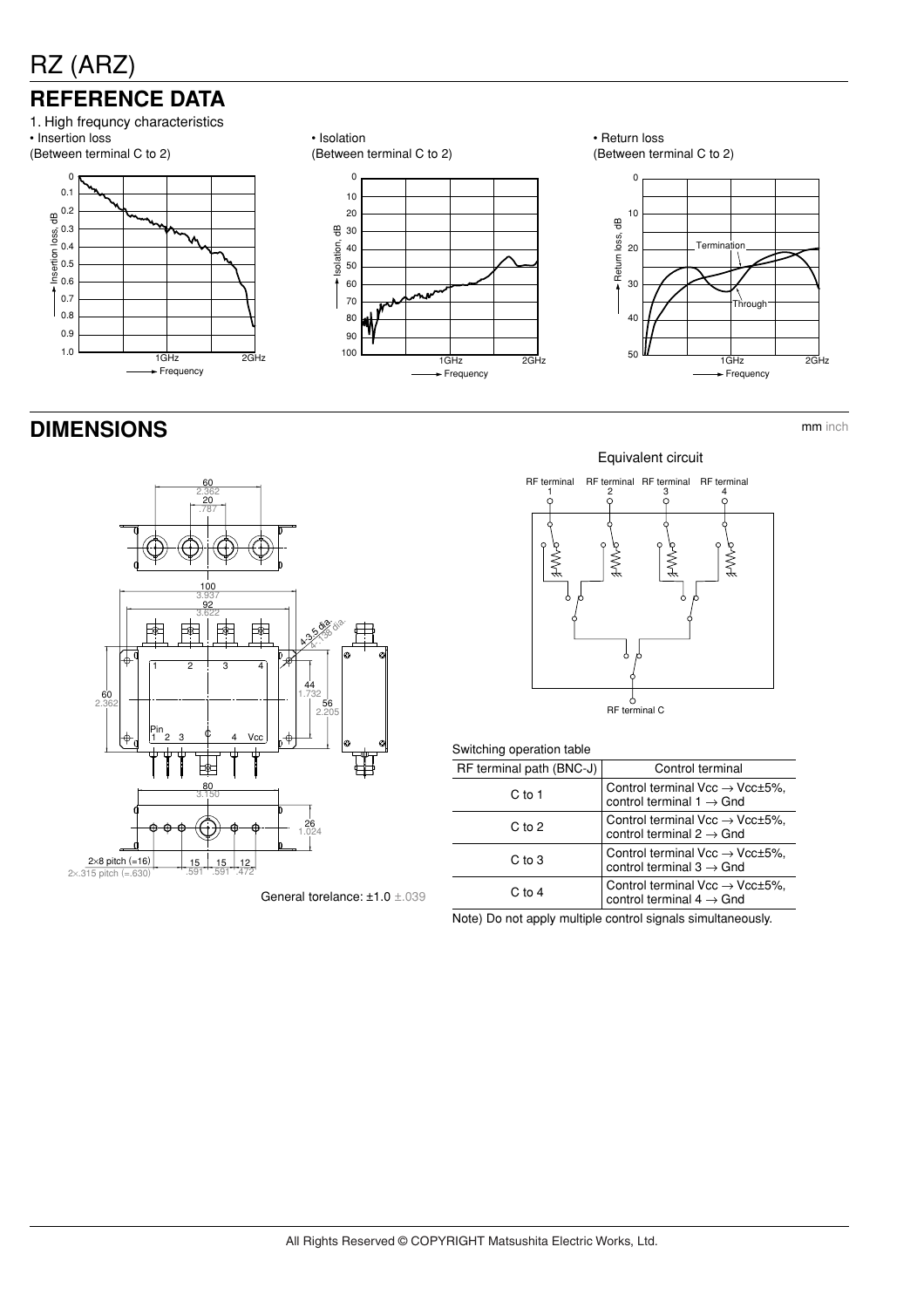Transfer switch (75Ω, to 1.5 GHz)





(mm inch)

## **ORDERING INFORMATION**



### **PRODUCT TYPES**

| Operating voltage (Vcc) | Part No.  |
|-------------------------|-----------|
|                         | Failsafe  |
| 5 V DC                  | ARZ225C05 |
| 12 V DC                 | ARZ225C12 |
| 24 V DC                 | ARZ225C24 |

## **SPECIFICATIONS**

| High frequency<br>characteristics<br>(to 1.5 GHz,<br>Impedance 75Ω)<br>(Initial) | Impedance         | $75\Omega$                                         |  |
|----------------------------------------------------------------------------------|-------------------|----------------------------------------------------|--|
|                                                                                  | Insertion loss    | Max. 1.0 dB                                        |  |
|                                                                                  | Isolation         | Min. 35 dB                                         |  |
|                                                                                  | Return loss       | Min. 15 dB                                         |  |
|                                                                                  | Input power       | 1 W                                                |  |
| Electrical<br>characteristics                                                    | Operating voltage | Vcc±5%                                             |  |
|                                                                                  | Operate time      | 10 ms (excluding contact bounce time)              |  |
| Expected life<br>(min. operations)                                               | Electrical        | $5 \times 10^4$                                    |  |
| Ambient temperature                                                              | Operate           | 0°C to +50°C 32°F to +122°F                        |  |
|                                                                                  | Storage           | $-10^{\circ}$ C to $+60^{\circ}$ C +14°F to +140°F |  |
| Others                                                                           | Connector         | BNC-J                                              |  |